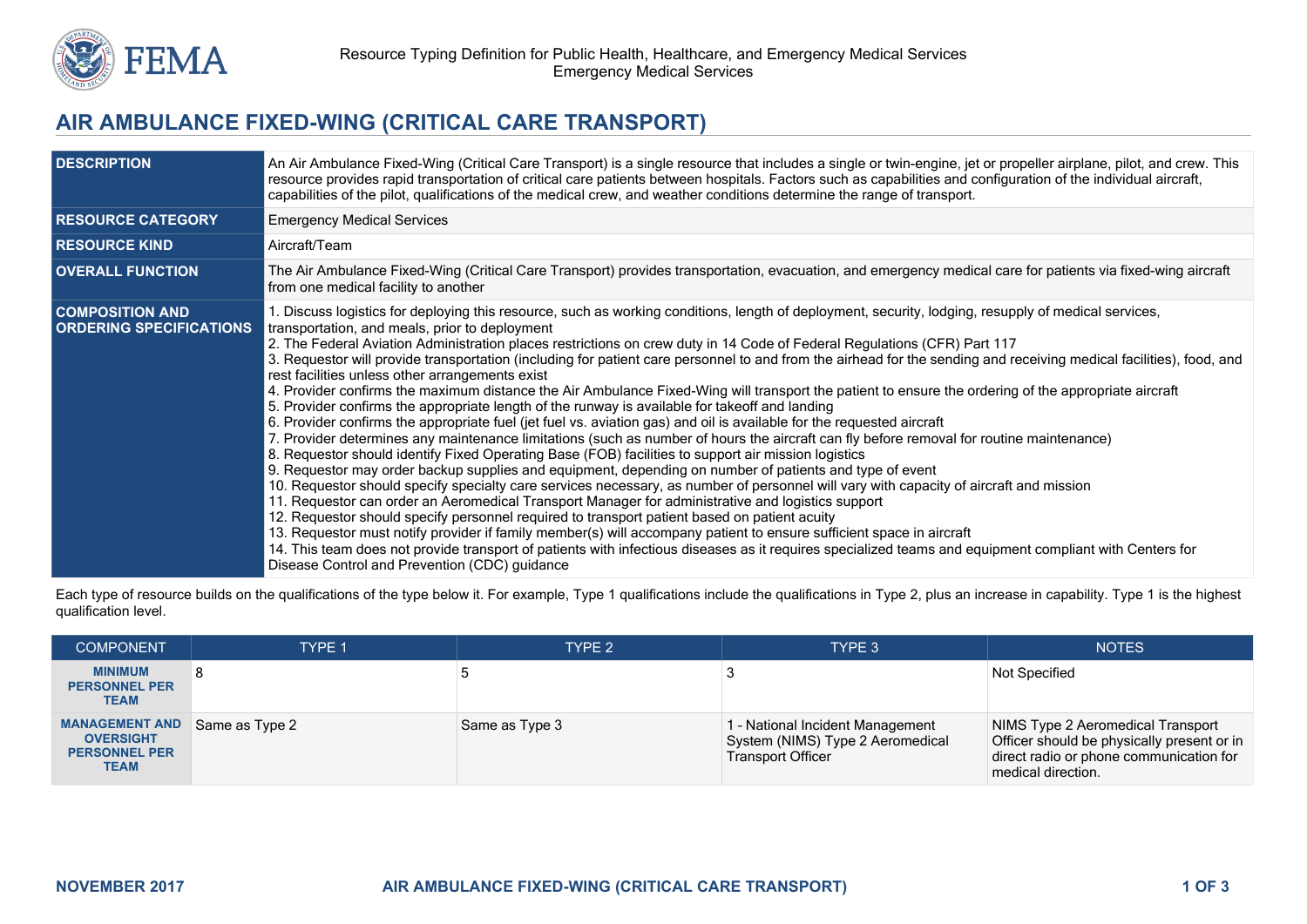

## Resource Typing Definition for Public Health, Healthcare, and Emergency Medical Services Emergency Medical Services

| <b>COMPONENT</b>                                                                                             | TYPE 1                                                                                                                                                                        | TYPE 2                                                                                                                                                                                            | TYPE 3                                                                                                                                                                                                                      | <b>NOTES</b>                                                                                                                                                                                                                                                                                                                                                                                                                                                                                                                                                                                                                                                   |
|--------------------------------------------------------------------------------------------------------------|-------------------------------------------------------------------------------------------------------------------------------------------------------------------------------|---------------------------------------------------------------------------------------------------------------------------------------------------------------------------------------------------|-----------------------------------------------------------------------------------------------------------------------------------------------------------------------------------------------------------------------------|----------------------------------------------------------------------------------------------------------------------------------------------------------------------------------------------------------------------------------------------------------------------------------------------------------------------------------------------------------------------------------------------------------------------------------------------------------------------------------------------------------------------------------------------------------------------------------------------------------------------------------------------------------------|
| <b>SUPPORT</b><br><b>PERSONNEL PER</b><br><b>TEAM</b>                                                        | Same as Type 2, PLUS:<br>3 - NIMS Type 2 Registered Nurse, NIMS<br>Type 1 Aeromedical Transport<br>Paramedic, or NIMS Type 1, 2, or 3<br><b>Aeromedical Transport Officer</b> | Same as Type 3, PLUS:<br>1 - Pilot<br>1 - NIMS Type 2 Registered Nurse, NIMS<br><b>Type 1 Aeromedical Transport</b><br>Paramedic, or NIMS Type 1, 2, or 3<br><b>Aeromedical Transport Officer</b> | 1 - Pilot<br>1 - NIMS Type 2 Registered Nurse, NIMS<br>Type 1 Aeromedical Transport<br>Paramedic, or NIMS Type 1, 2, or 3<br><b>Aeromedical Transport Officer</b>                                                           | 1. Requestor, provider, or Authority<br>Having Jurisdiction (AHJ) may increase<br>pilots based on mission needs, aircraft<br>type, and flying conditions.<br>2. NIMS Type 2 Registered Nurse has<br>specialties in critical care and flight<br>nursing.<br>3. Additional aircrew may include non-<br>medical personnel for flight assistance<br>and aircraft maintenance purposes.<br>4. The pilot is not a NIMS typed position.                                                                                                                                                                                                                               |
| <b>PATIENT LOAD</b><br><b>CAPACITY PER</b><br><b>TEAM</b>                                                    | 3 litter patients or bassinets                                                                                                                                                | 2 litter patients or bassinets                                                                                                                                                                    | 1 litter patient                                                                                                                                                                                                            | All types capable of transporting patients<br>requiring airway and ventilator support or<br>continuous monitoring.                                                                                                                                                                                                                                                                                                                                                                                                                                                                                                                                             |
| <b>PATIENT CARE AND</b><br><b>MEDICAL LEVEL</b><br><b>EQUIPMENT PER</b><br><b>TEAM</b>                       | Same as Type 2                                                                                                                                                                | Same as Type 3                                                                                                                                                                                    | 1. Critical care supplies and equipment<br>2. Onboard power inverter capable of<br>converting aircraft current for use with<br>specialized medical equipment (such as<br>intra-aortic balloon pump or neonatal<br>isolette) | 1. Equipment for high-acuity patients is<br>mission-specific and may include: IV<br>pumps, invasive monitoring, pressure<br>support devices, isolettes, heart-lung<br>bypass support, specialized medications,<br>and fetal monitoring.<br>2. Requestor should communicate needs<br>in advance regarding special patient<br>populations with high-acuity needs, such<br>as neonatal and pediatric transfers,<br>heart-lung bypass support, invasive<br>monitoring, and high-risk obstetrics, to<br>ensure that the equipment and crew are<br>mission-capable.<br>3. May require separate aircraft<br>equipment/supply aeromedical<br>evacuation treatment kit. |
| <b>PERSONAL</b><br><b>PROTECTIVE</b><br><b>EQUIPMENT (PPE)</b><br><b>EQUIPMENT PER</b><br><b>TEAM MEMBER</b> | Same as Type 2                                                                                                                                                                | Same as Type 3                                                                                                                                                                                    | PPE is mission-specific and may include:<br>1. Protective footwear<br>2. Protective clothing<br>3. Gloves<br>4. Masks<br>5. Respirators<br>6. Hearing Protection                                                            | The following standards address PPE:<br>Occupational Safety and Health<br>Administration (OSHA) 29 Code of<br>Federal Regulation (CFR) Part 1910.134:<br>Respiratory Protection and Part<br>1910.1030: Bloodborne Pathogens.                                                                                                                                                                                                                                                                                                                                                                                                                                   |